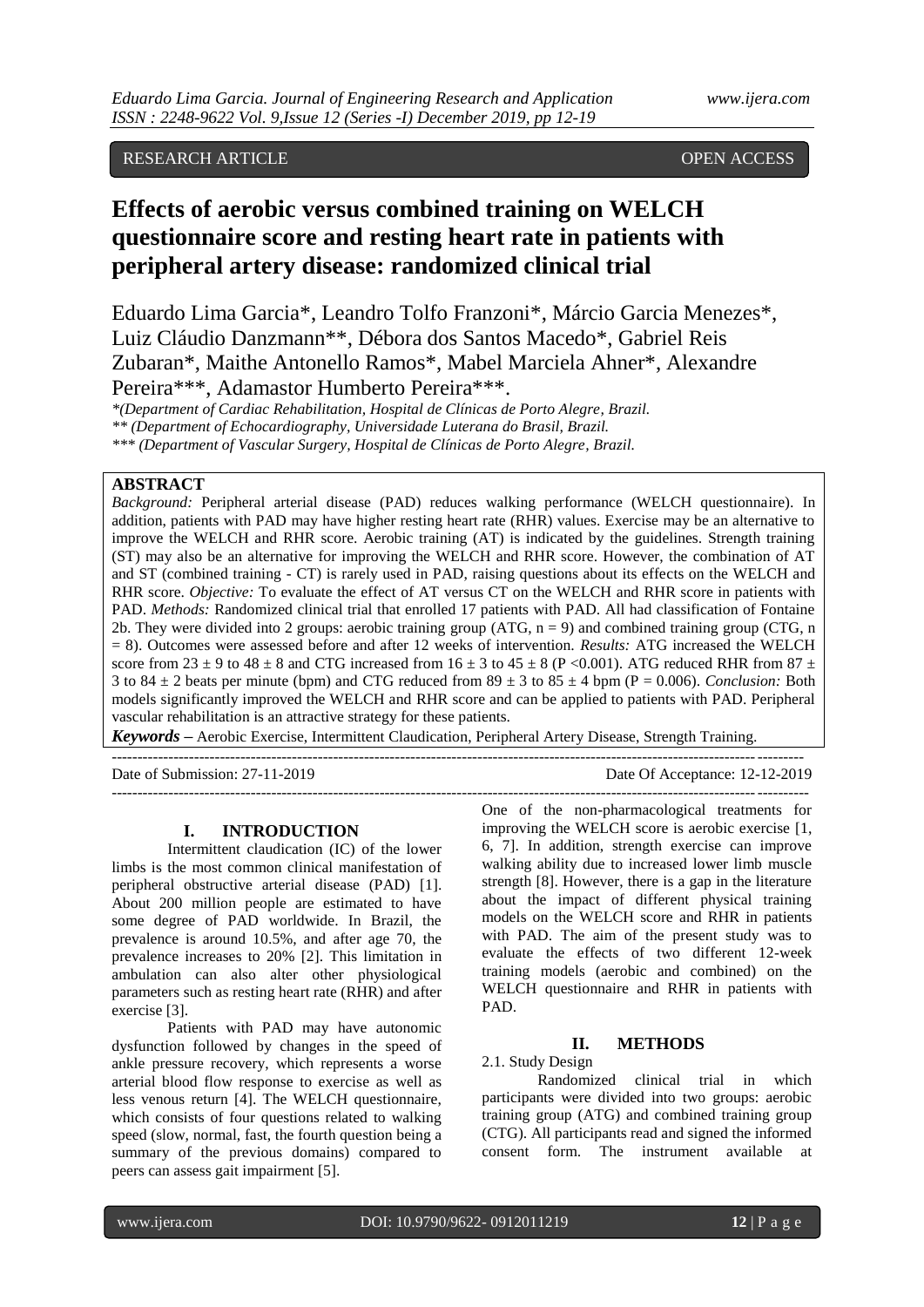http://www.randomization.org was used for the 1: 1 ratio randomization process.

This research was conducted at the *Hospital de Clinicas de Porto Alegre* (HCPA) linked to the Department of Physiatrics and Vascular Surgery Outpatient. The institution's ethics committee (140381) previously approved the project. The present study used blind evaluator. We conduct our research in accordance with the ethical standards in the Helsinki statement.

## 2.2. Subjects

The patients were recruited from the HCPA Vascular Surgery Outpatiet. The diagnosis of PAD was made by an experienced vascular physician through clinical examination and confirmed by measurement of the Ankle Brachial Index (ABI) [9]. The participants' eligibility criteria included: 1) presenting ABI < $0.9$ ; 2) symptoms of IC between 100-200 meters, Rutherford class 2 and Fontaine 2b; 3) optimized clinical treatment with the use of standard medicines for PAD (Cilastozol, Simvastatin and ASA); 4) cognitive ability to follow the instructions of the present study; 5) do not have severe heart disease or any other disease that prevents physical exercise; 6) Not participating in regular physical training programs for at least the last 6 months.

The sample consisted of 20 volunteers (Figure 1) aged over 50 years, 60% men and 40% women, with clinical diagnosis of PAD and class 2 of Rutherford and 2b of Fontaine. All participants met eligibility criteria, including PAD-optimized clinical treatment, ability to understand verbal instructions for all stages of the clinical trial, and none of the participants participated in the last 6 months of other studies with regular physical training.

#### 2.3. Randomization Procedures

Each participant received a code based on interview order and anamnesis. The codes were then passed on to a researcher not involved at any stage of the assessment or intervention. This researcher was responsible for blind and random allocation of participants (via online via https://www.randomization.org) into two groups, ATG and CTG. After the randomization process, the researcher shared the results with the project coordinator only. Volunteers were not allowed to modify the intervention group once assigned. The experimental procedures were started following.

# 2.4. Training Program

#### 2.4.1. Aerobic Training

To perform the training protocol, a treadmill (Inbramed®, model KT 10200 (Porto Alegre, Brazil) was used. The patients trained twice

a week for 12 weeks. The sessions lasted around 45 minutes, with five minutes of stretching and warming up, 30 minutes of main part and 10 minutes back to calm and final stretches.

Intensity was adjusted to around 40-60% of the heart rate reserve (HRR), which was calculated using the Karvonen equation to predict training zones [10]. To predict the maximum heart rate (HRmax), we used the Tanaka equation [11]. For patients using some type of beta blocker, we used the equation of Brawner et al., 2002 [10]. We also used the BORG perceived exertion scale for intensity control and the visual analog scale (VAS) for lower limb pain control [12, 13].

#### 2.4.2. Combined Training

The combined protocol consisted of the initial 30 minutes of aerobic exercise (same ATG protocol) and 15 minutes of strength exercises. The strength training load was prescribed between 4 and 7 of the OMNI perceived exertion scale for resistance exercises [14]. Due to the logistical difficulty in performing a maximum repetition test (1 RM) for this group of patients, we used an alternative method, but validated by the scientific literature and used for prescription. We based the repetitions between 15 in the initial phase of the training, with reduction to 10 repetitions according to the progression of the training. We applied five strength exercises: bench press, horizontal elbow flexion (row), elbow flexion (biceps), knee extension and plantar flexion.

#### 2.5. Data Collection

2.5.1. WELCH Questionnaire<br>The WELCH (

The WELCH (Walking Estimated-Limitation Calculated by History) questionnaire, validated for Portuguese, was used to assess gait impairment in patients with IC, and consists of four questions related to walking speed (slow, normal, and fast). The fourth question covers the summary of the previous areas. The four questions on the questionnaire are always compared to peers, and the higher the score, the greater the ability to withstand higher walking intensities. The present questionnaire was validated for Portuguese version by comparison with the gold standard (Gardner Protocol), which showed positive and significant correlations in relation to the WELCH score and the distance to the onset of pain ( $r = 0.64$ ,  $P = 0.01$ ), besides the total walking distance  $(r = 0.61, P = 0.01)$ .

## 2.5.2. Resting Heart Rate

For RHR evaluation, a model FT1 cardiac monitor (Polar Electro Oy, Kempele, Finland) was used. The patient was instructed to sit quietly in a room alone for two minutes. After two minutes, the researcher in charge would collect the heart rate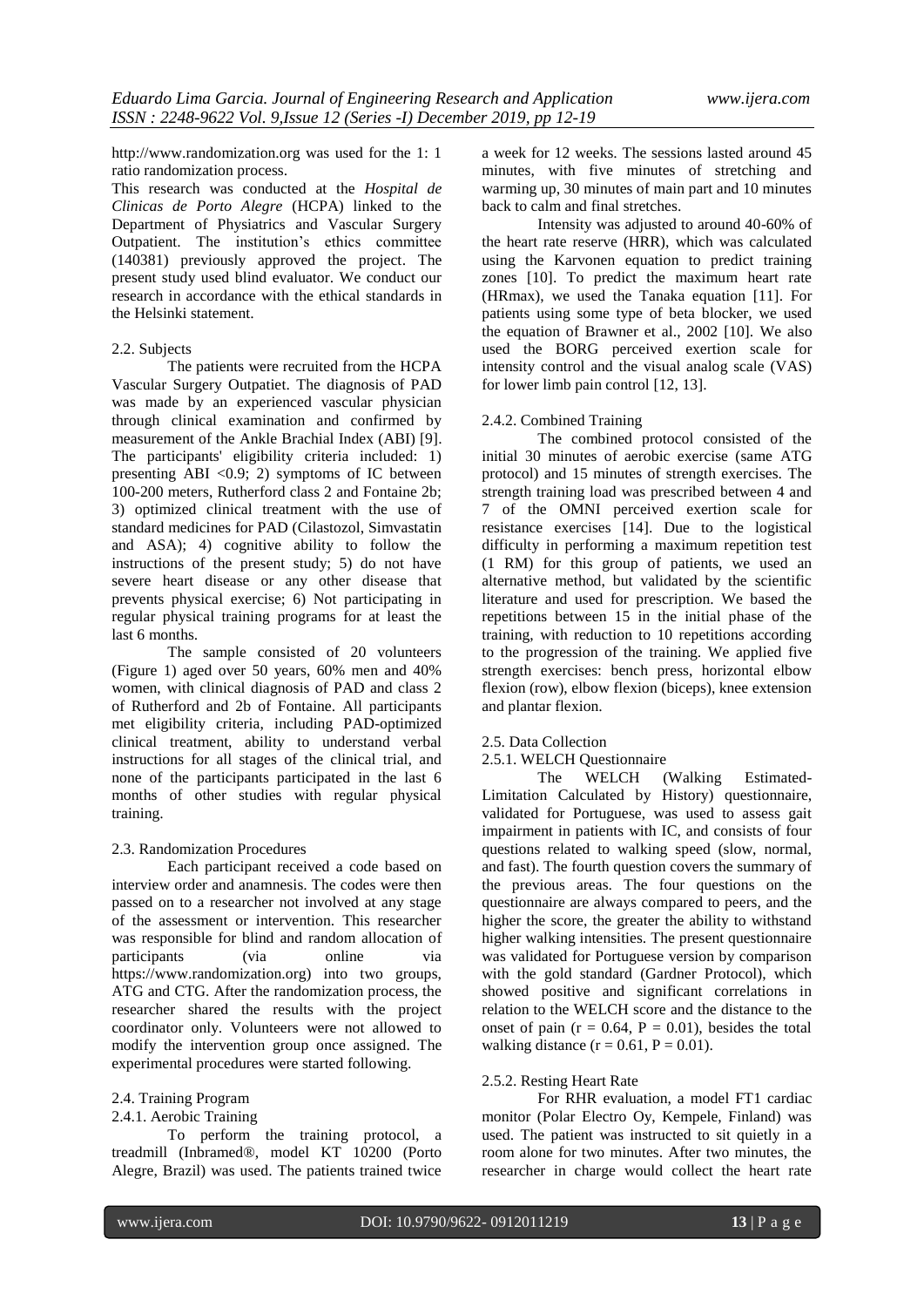measured by the heart monitor every 10 seconds for one minute. For the values corresponding to the RHR variable, we performed an average of the 10 HR measurements during this minute after the initial rest. Measurements were always taken before the training session [15].

## 2.6. Statistical Analysis

Continuous variables were described as mean and confidence interval (95% CI) for symmetrical distribution and as median and interquartile range for asymmetric distribution. Categorical variables were described as numbers and percentages. To analyze differences between the groups in the sample characterization data we used a t-test or Mann-Whitney when continuous variable and chi-square test for categorical variables. The differences between the groups in the WELCH questionnaire and RHR values were determined by the Generalized Estimating Equations (GEE), which tests the main effects of the group and time, as well as their respective interactions. A post hoc comparison of Bonferroni was performed. All data were analyzed using the Statistical Package for Social Sciences software - SPSS version 20.0. (IMB Corporation Armonk, NY). We adopted a P value <0.05 for statistical significance.

## **III. RESULTS**

Three participants did not complete the 12 weeks of training due to unspecified personal reasons (ATG = 1 and CTG = 2), representing a  $15%$ drop-out rate. Therefore, 17 participants completed the 24 training sessions and performed all final evaluations after the intervention period (Figure 1). All participants get 100% attendance at the sessions, demonstrating optimal adherence to the proposed training program. Sample characterization data are presented in Table 1.

The WELCH questionnaire score did not show differences between the groups at both times evaluated. However, both groups showed significant improvements after 12 weeks of training  $(P < 0.001)$ without significant interactions ( $P = 0.437$ ). ATG increased the WELCH questionnaire score from 23  $\pm$  9 to 48  $\pm$  8 and CTG increased from 16  $\pm$  3 to 45  $\pm$ 8 (Figure 2).

RHR values decreased significantly after 12 weeks of training for both groups ( $P = 0.006$ ). ATG reduced RHR from  $87 \pm 3$  to  $84 \pm 2$  beats per minute (bpm) and CTG reduced from  $89 \pm 3$  to  $85 \pm 4$  bpm (Figure 3). However, no significant interactions were observed.

Concomitantly with the outcome variables mentioned above, we controlled the progression of training by means of the BORG and VAS scale for lower limb pain. Both groups showed significant progression to both the subjective sensation on

exertion and lower limb pain (P  $< 0.001$  and P = 0.017 respectively). The ATG presented a mean BORG value for the first month of training of  $5.3 \pm$ 0.5 and progressed to a value of  $6.1 \pm 0.4$  for the third month of training. The CTG presented a BORG value for the first month of training of  $5 \pm 0.4$  and for the third month of training of  $5.9 \pm 0.5$ . Regarding VAS, ATG presented a value of  $5.2 \pm 0.5$ for the first month and progressed to  $5.8 \pm 0.4$  in the third month, while CTG presented a value of  $4 \pm 0.4$ for the first month. the first month and increased the value to  $4.7 \pm 0.5$  for the third month.

#### **IV. DISCUSSION**

The present study evaluated the effects of 12 weeks of combined and aerobic training on the WELCH questionnaire and RHR score in patients with PAD and IC. The aerobic part of the training programs had intensity individualized by HRR and controlled by BORG. The strength part of the combined training was conducted with simple and easily applied exercises for these patients. The main finding of the present study was that both groups improved the WELCH questionnaire and RHR values after 12 weeks of intervention, demonstrating positive effects for both CTG and ATG.

There was a significant effect after the intervention period for the WELCH questionnaire score in both groups (Figure 2). We hoped that combined training could provide greater benefits compared to aerobic training due to the sum of the effects of aerobic and strength exercises in a single session [16, 17]. We know that aerobic training improves peripheral vasodilation due to increased bioavailability of nitric oxide [18]. Regarding the benefits of strength training, we can mention the improvement of lower limb musculature strength, which promotes greater dynamic stability for walking, thus, this mechanism could help in improving the values for the WELCH score, which is directly related to walking speed [19]. However, our hypothesis has not been confirmed. Probably aerobic exercise may negatively interfere with expected results of strength training, causing CTG to have no additional benefits compared to ATG [20].

The WELCH questionnaire directly assesses walking speed compared to peers, and was validated using the gold standard method called the Gardner protocol [5]. Physically active and stronger lower limb patients may have higher WELCH scores compared to sedentary individuals [21]. Therefore, a protocol that includes aerobic and strength training in the same session would be highly recommended for this group of patients [22].

Aerobic training may interfere adaptations of strength training when developed in the same session due to a possible inhibition of muscle hypertrophy and a possible reduction in testosterone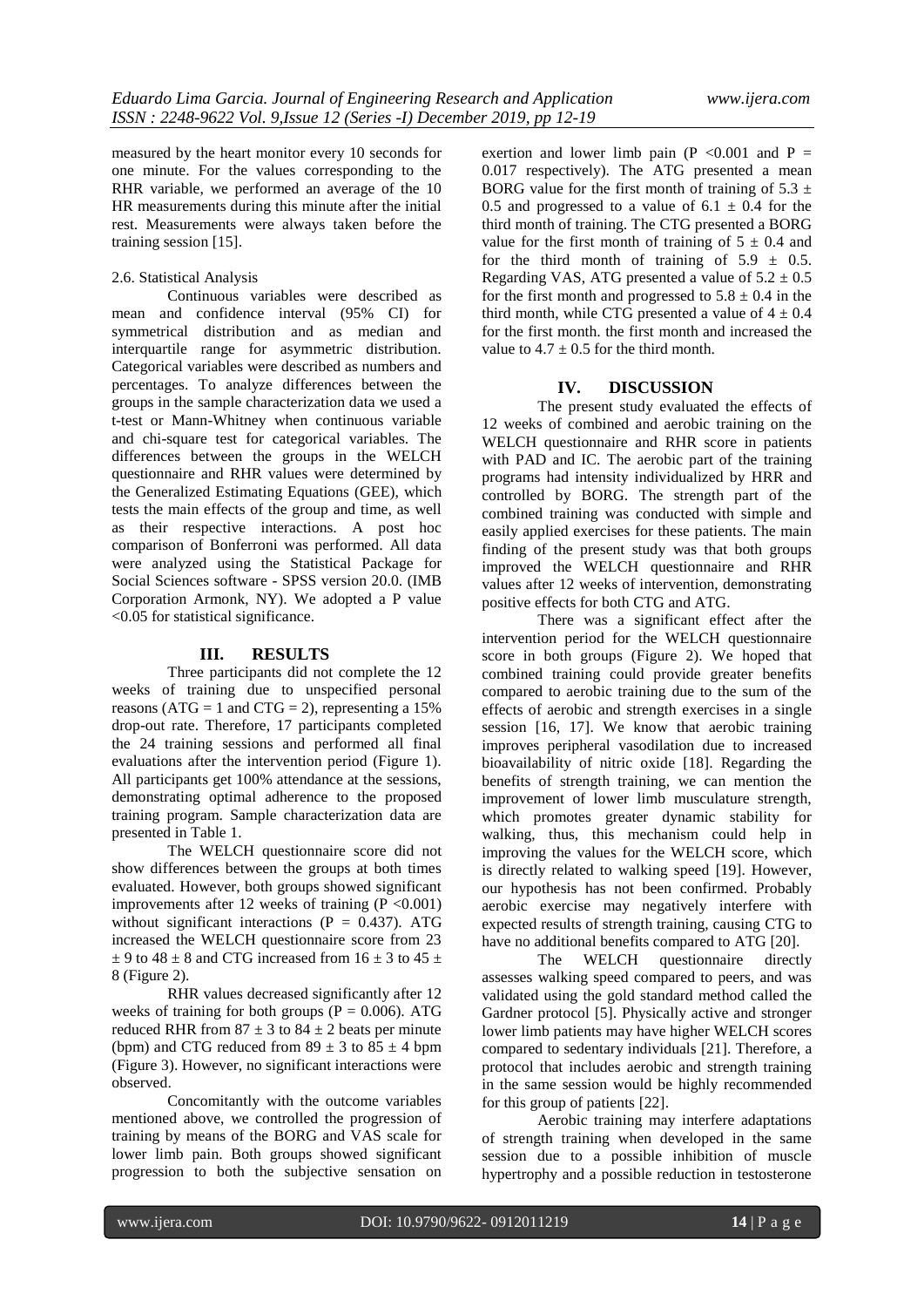levels [23]. It is unclear whether aerobic training can interfere negatively on strength training for patients with IC, making combined training a background recommendation for rehabilitation guidelines in PAD [9]. However, some evidence suggests that combined training can improve up to 18% functional capacity and up to 38% lower limb muscle strength without demonstrating aerobic component interference in strength training [24]. Therefore, the question remains for future studies on a possible interference of the aerobic component in strength training for patients with PAD.

Regarding attenuation of sympathetic nervous system response and improvement of parasympathetic activation, we found a significant reduction in RHR in both groups after 12 weeks of training. This attenuation of RHR is directly related to an improvement in autonomic balance [25]. Patients with PAD may have some degree of ischemic heart disease, which directly interferes with autonomic balance [26]. The results indicate substantial clinical effects of both training protocols for PAD patients on the RHR outcome [27, 28]. Aerobic training may promote greater left ventricular (LV) contraction, increasing cardiac output [29]. In addition, aerobic training promotes greater bioavailability of nitric oxide and increase in both size and number of mitochondria, resulting in greater use of ejected blood, thus reducing myocardial oxygen consumption, with repercussions in the reduction of RHR [18]. Strength training, on the other hand, has a greater effect on total peripheral resistance, significantly reducing such resistance to LV-ejected blood, enabling shorter diastole times, and causing a reduction in RHR [30].

We also observed that there was a significant progression of training intensity as well as an increase in pain sensation for the lower limbs at the end of the third month. From the results presented above, we can determine that the training dose response was sufficient to promote such changes in the main outcomes [31, 32].

The greatest merit of this study may relate to patient selection since, unlike literature studies, we included only patients of the same degree of ischemia (Rutherford 2 and Fontaine 2b) who had not responded to optimal clinical treatment.

On the other hand, the study has some limitations. One is the short intervention time, which can determine a greater magnitude of effect as a function of the exposure time to the intervention. Interestingly, future studies will evaluate longer intervention times, such as six months or even one year of training. In addition, performing strength exercise without a gold standard (1 RM) based prescription may not be sufficient to generate the expected adaptations.

## **V. CONCLUSION**

Our results indicate that both aerobic and combined training is safe and effective to improve the WELCH questionnaire score and RHR value. However, future studies should consider protocols that may promote specific adaptations for the lower limbs as well as order of execution of aerobic and strength exercise. Finally, we conclude that both training protocols promote similar adaptations in the WELCH questionnaire score and RHR value in patients with PAD and IC.

#### **ACKNOWLEDGEMENTS**

Special thanks to Professor Dr. Adamastor Humberto Pereira for the opportunity and confidence in the work. I would like to express my thanks to the staff of the HCPA Vascular Surgery Ambulatory.

#### **REFERENCES**

- [1]. Kruidenier, L.M., et al., Treatment for intermittent claudication and the effects on walking distance and quality of life. Vascular, 2012. 20(1): p. 20-35.
- [2]. Olin, J.W. and B.A. Sealove, Peripheral artery disease: current insight into the disease and its diagnosis and management. Mayo Clin Proc, 2010. 85(7): p. 678-92.
- [3]. Goernig, M., et al., Peripheral arterial disease alters heart rate variability in cardiovascular patients. Pacing Clin Electrophysiol, 2008. 31(7): p. 858-62.
- [4]. Khurana, A., et al., Clinical significance of ankle systolic blood pressure following exercise in assessing calf muscle tissue ischemia in peripheral artery disease. Angiology, 2013. 64(5): p. 364-70.
- [5]. Cucato, G.G., et al., Validation of a Brazilian Portuguese Version of the Walking Estimated-Limitation Calculated by History (WELCH). Arq Bras Cardiol, 2016. 106(1): p. 49-55.
- [6]. Wu, A., et al., Lower Extremity Peripheral Artery Disease and Quality of Life Among Older Individuals in the Community. J Am Heart Assoc, 2017. 6(1).
- [7]. Hamburg, N.M. and G.J. Balady, Exercise rehabilitation in peripheral artery disease: functional impact and mechanisms of benefits. Circulation, 2011. 123(1): p. 87-97.
- [8]. Gomes, A.P.F., et al., Cardiovascular responses of peripheral artery disease patients during resistance exercise. Jornal Vascular Brasileiro, 2015. 14: p. 55-61.
- [9]. Aboyans, V., et al., 2017 ESC Guidelines on the Diagnosis and Treatment of Peripheral Arterial Diseases, in collaboration with the European Society for Vascular Surgery (ESVS): Document covering atherosclerotic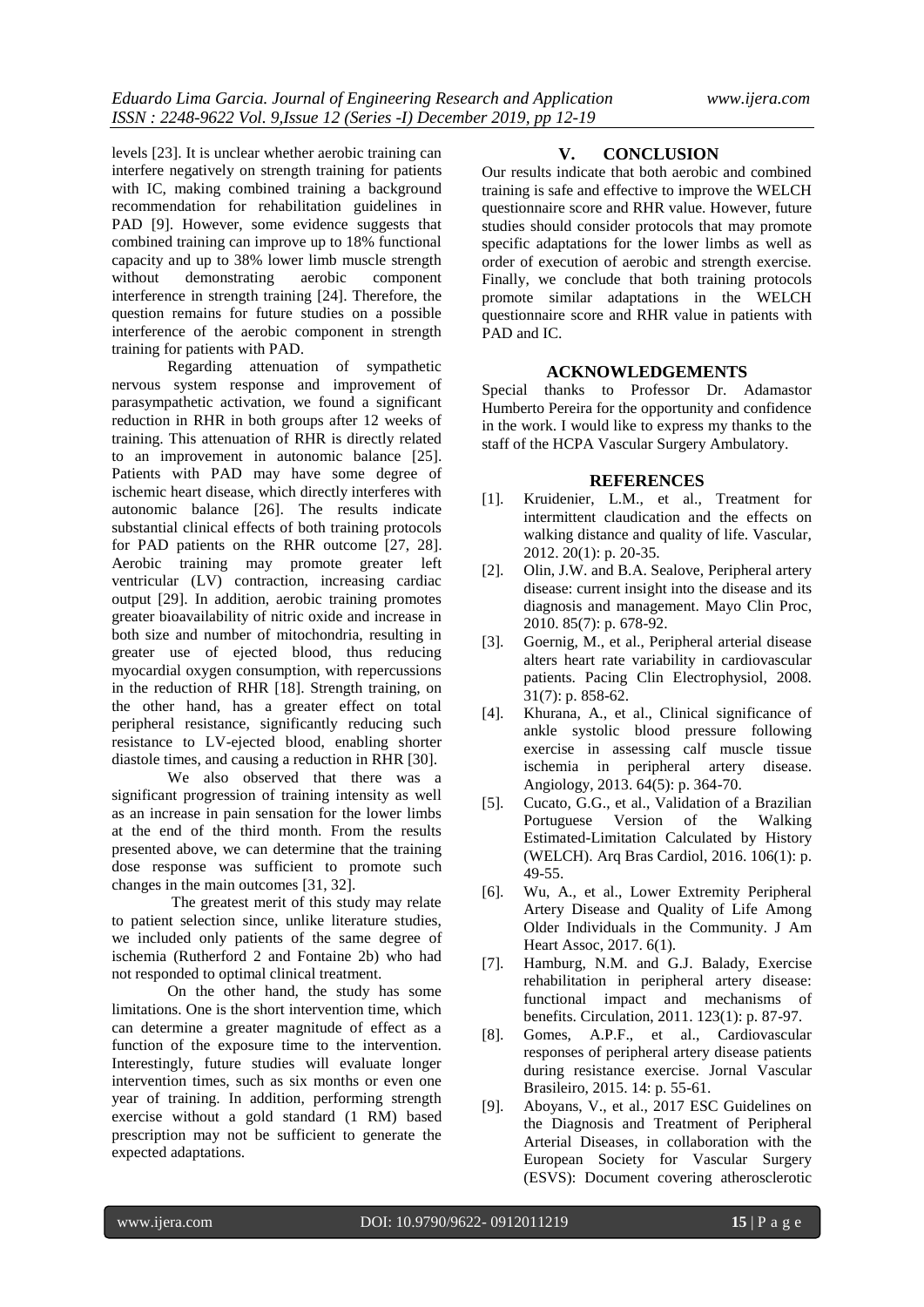disease of extracranial carotid and vertebral, mesenteric, renal, upper and lower extremity arteriesEndorsed by: the European Stroke Organization (ESO)The Task Force for the Diagnosis and Treatment of Peripheral Arterial Diseases of the European Society of Cardiology (ESC) and of the European Society for Vascular Surgery (ESVS). Eur Heart J, 2018. 39(9): p. 763-816.

- [10]. Brawner, C.A., S.J. Keteyian, and J.K. Ehrman, The relationship of heart rate reserve to VO2 reserve in patients with heart disease. Med Sci Sports Exerc, 2002. 34(3): p. 418-22.
- [11]. Tanaka, H., K.D. Monahan, and D.R. Seals, Age-predicted maximal heart rate revisited. J Am Coll Cardiol, 2001. 37(1): p. 153-6.
- [12]. Borg, G.A., Psychophysical bases of perceived exertion. Med Sci Sports Exerc, 1982. 14(5): p. 377-81.
- [13]. Gift, A.G., Visual analogue scales: measurement of subjective phenomena. Nurs Res, 1989. 38(5): p. 286-8.
- [14]. Robertson, R.J., et al., Concurrent validation of the OMNI perceived exertion scale for resistance exercise. Med Sci Sports Exerc, 2003. 35(2): p. 333-41.
- [15]. Albanese, M., et al., Evaluation of heart rate measurements in clinical studies: a prospective cohort study in patients with heart disease. Eur J Clin Pharmacol, 2016. 72(7): p. 789-95.
- [16]. Mosti, M.P., et al., Concurrent strength and endurance training capacity in patients with peripheral arterial disease. Scand J Med Sci Sports, 2011. 21(6): p. e308-14.
- [17]. Novakovic, M., et al., Moderate-pain versus pain-free exercise, walking capacity, and cardiovascular health in patients with peripheral artery disease. J Vasc Surg, 2019. 70(1): p. 148-156.
- [18]. Tsukiyama, Y., et al., Effects of exercise training on nitric oxide, blood pressure and antioxidant enzymes. J Clin Biochem Nutr, 2017. 60(3): p. 180-186.
- [19]. Bierbaum, S., A. Peper, and A. Arampatzis, Exercise of mechanisms of dynamic stability improves the stability state after an unexpected gait perturbation in elderly. Age (Dordr), 2013. 35(5): p. 1905-15.
- [20]. Wilson, J.M., et al., Concurrent training: a meta-analysis examining interference of aerobic and resistance exercises. J Strength Cond Res, 2012. 26(8): p. 2293-307.
- [21]. Gerage, A.M., et al., Physical Activity Levels in Peripheral Artery Disease Patients. 2019. 113(3): p. 410-416.
- [22]. McDermott, M.M., et al., Treadmill exercise and resistance training in patients with peripheral arterial disease with and without intermittent claudication: a randomized controlled trial. JAMA, 2009. 301(2): p. 165‐174.
- [23]. Kraemer, W.J., et al., Compatibility of highintensity strength and endurance training on hormonal and skeletal muscle adaptations. J Appl Physiol (1985), 1995. 78(3): p. 976-89.
- [24]. Marzolini, S., et al., Aerobic and resistance training in coronary disease: single versus multiple sets. Med Sci Sports Exerc, 2008. 40(9): p. 1557-64.
- [25]. Robinson, B.F., et al., Control of heart rate by the autonomic nervous system. Studies in man on the interrelation between baroreceptor mechanisms and exercise. Circ Res, 1966. 19(2): p. 400-11.
- [26]. Chen, Y., et al., Association between cardiac autonomic nervous dysfunction and the severity of coronary lesions in patients with stable coronary artery disease. 2018. 46(9): p. 3729-3740.
- [27]. Reimers, A.K., G. Knapp, and C.D. Reimers, Effects of Exercise on the Resting Heart Rate: A Systematic Review and Meta-Analysis of Interventional Studies. J Clin Med, 2018. 7(12).
- [28]. Jensen, M.T., et al., Elevated resting heart rate, physical fitness and all-cause mortality: a 16-year follow-up in the Copenhagen Male Study. Heart, 2013. 99(12): p. 882-7.
- [29]. Vieira, S.S., et al., Does Stroke Volume Increase During an Incremental Exercise? A Systematic Review. Open Cardiovasc Med J, 2016. 10: p. 57-63.
- [30]. Umpierre, D. and R. Stein, Hemodynamic and vascular effects of resistance training: implications for cardiovascular disease. Arq Bras Cardiol, 2007. 89(4): p. 256-62.
- [31]. Wasfy, M.M. and A.L. Baggish, Exercise Dose in Clinical Practice. Circulation, 2016. 133(23): p. 2297-313.
- [32]. Sanders, L.M.J., T. Hortobagyi, and S. la Bastide-van Gemert, Dose-response relationship between exercise and cognitive function in older adults with and without cognitive impairment: A systematic review and meta-analysis. 2019. 14(1): p. e0210036.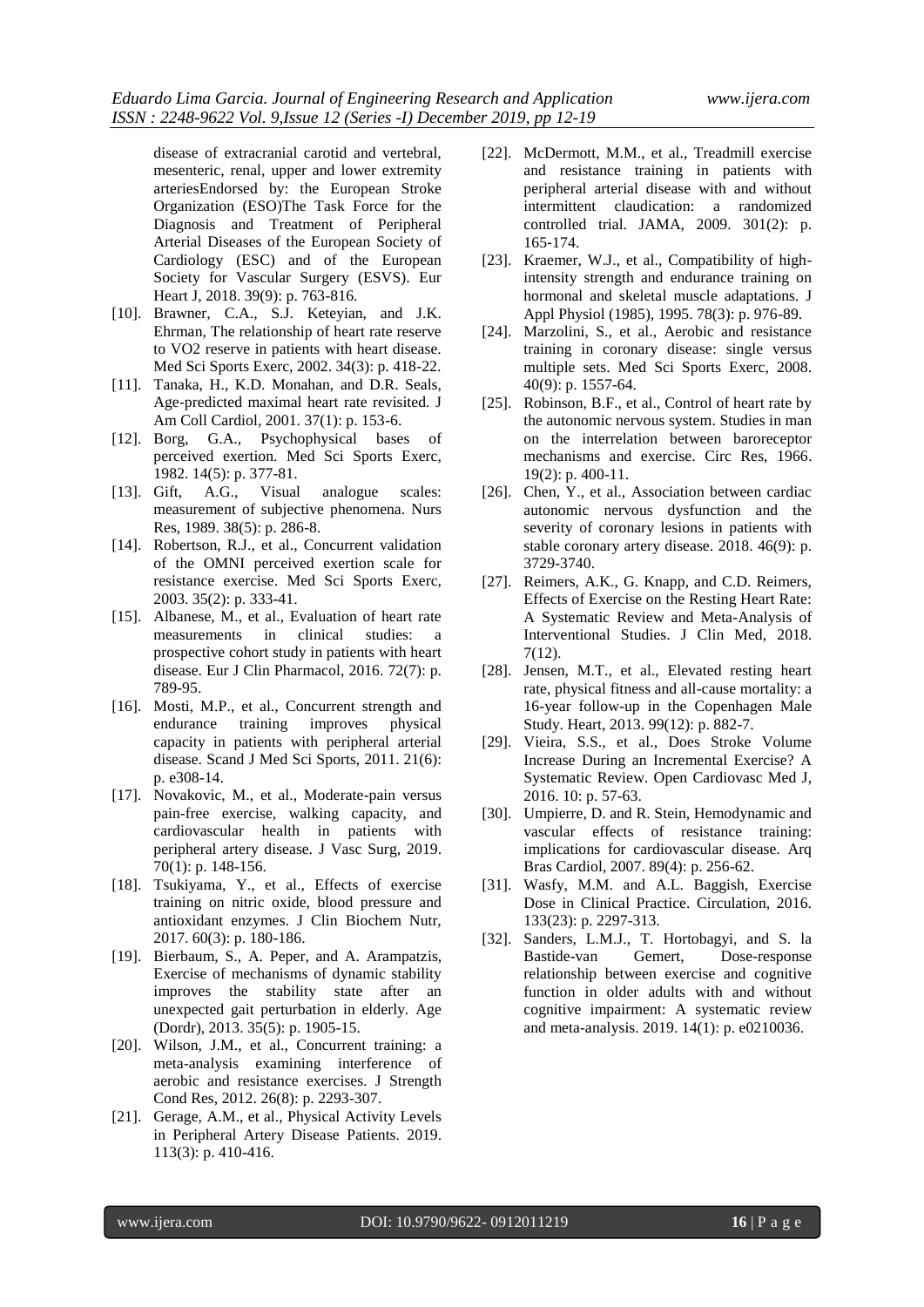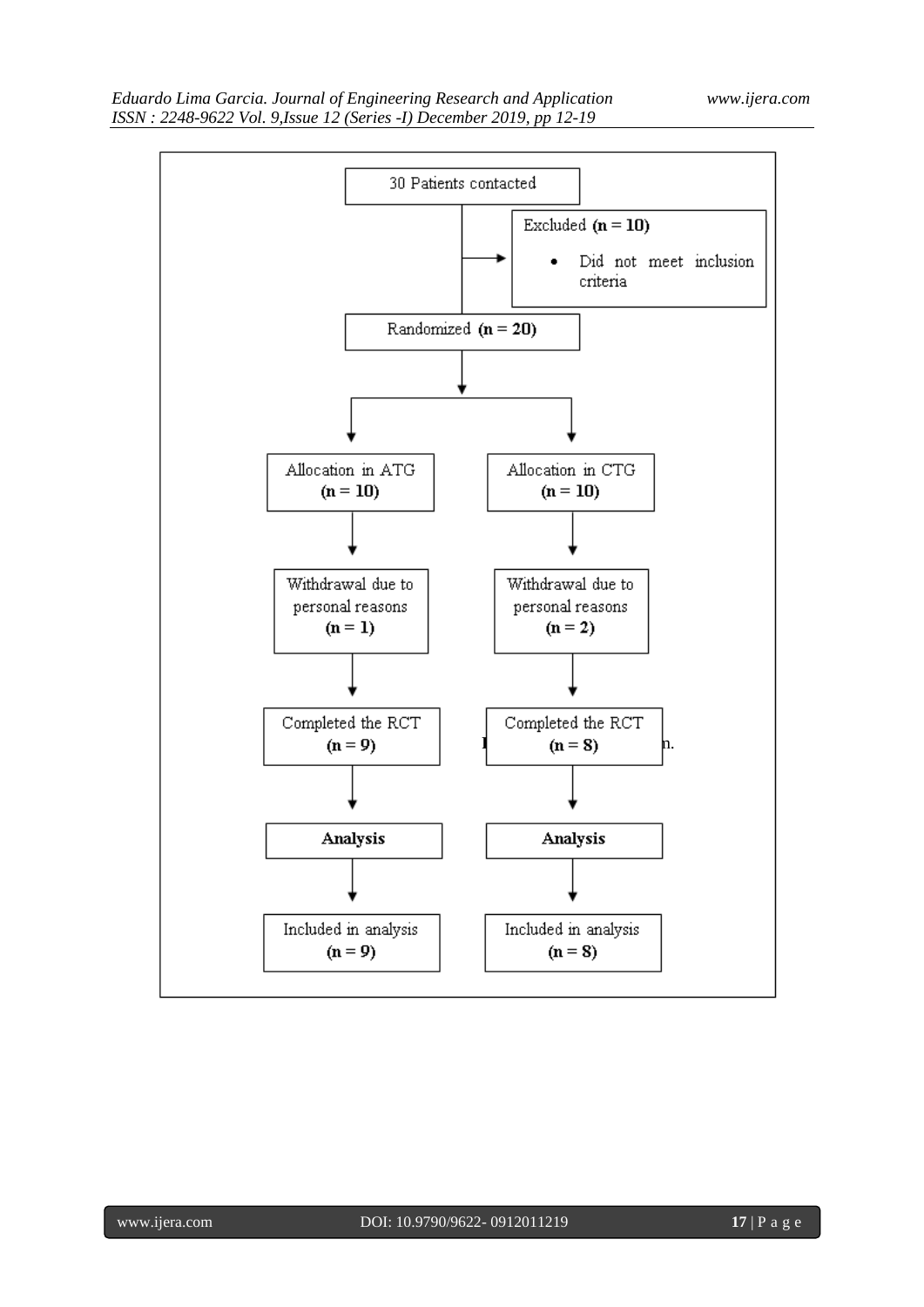$\Box$  ATG

 $\blacksquare$  CTG

| <b>Table 1.</b> Sample characterization of both training groups. |                  |                  |          |
|------------------------------------------------------------------|------------------|------------------|----------|
| <b>Characteristics</b>                                           | $ATG(N=9)$       | $CTG(N=8)$       | P value  |
| Age (years)                                                      | $65 \pm 3$       | $61 \pm 3$       | 0.376    |
| Body mass (kg)                                                   | $82 \pm 4$       | $73 \pm 4$       | 0.141    |
| Height $(cm)$                                                    | $172 \pm 2$      | $165 \pm 2$      | $0.006*$ |
| BMI                                                              | $28 \pm 2$       | $27 \pm 2$       | 0.755    |
| ABI                                                              | 0.78(0.73; 0.87) | 0.74(0.70; 0.83) | 0.326    |
| Fontaine 2b Class n (%)                                          | $9(100\%)$       | 8 (100%)         |          |
| <b>Risk Factors</b>                                              |                  |                  |          |
| Hypertension $n$ $(\%)$                                          | $9(100\%)$       | 6(75%)           | 0.206    |
| Diabetes Mellitus n (%)                                          | 5(56%)           | 5(62%)           | 1.000    |
| Dyslipidemia n (%)                                               | $9(100\%)$       | 8 (100%)         |          |
| Smokers $n$ $(\%)$                                               | 3(33%)           | 3(37%)           | 1.000    |
| Ex-smokers $n$ $%$                                               | $1(11\%)$        | 3(37%)           | 0.294    |
| Never smoke $n$ $(\%)$                                           | 5(56%)           | 2(25%)           | 0.335    |
| Alcoholism $n$ $(\%)$                                            | 2(22%)           | 5(62%)           | 0.153    |
| <b>Drug Therapy</b>                                              |                  |                  |          |
| Anti-hypertensive n (%)                                          | $9(100\%)$       | 6(75%)           | 0.206    |
| Glycemic control $n$ (%)                                         | $5(56\%)$        | 5(62%)           | 1,000    |
| Beta-Blocker n (%)                                               | 6(67%)           | 3(37%)           | 0.347    |

**BMI:** body mass index; **ABI:** ankle-brachial index; **\*** indicate difference statically significant.



**Figure 2.** WELCH Questionnaire scores for both groups before and after 12 weeks of training. ATG: Aerobic Training Group; CTG: Combined Training Group; Pre: period before training; Post: period after training.